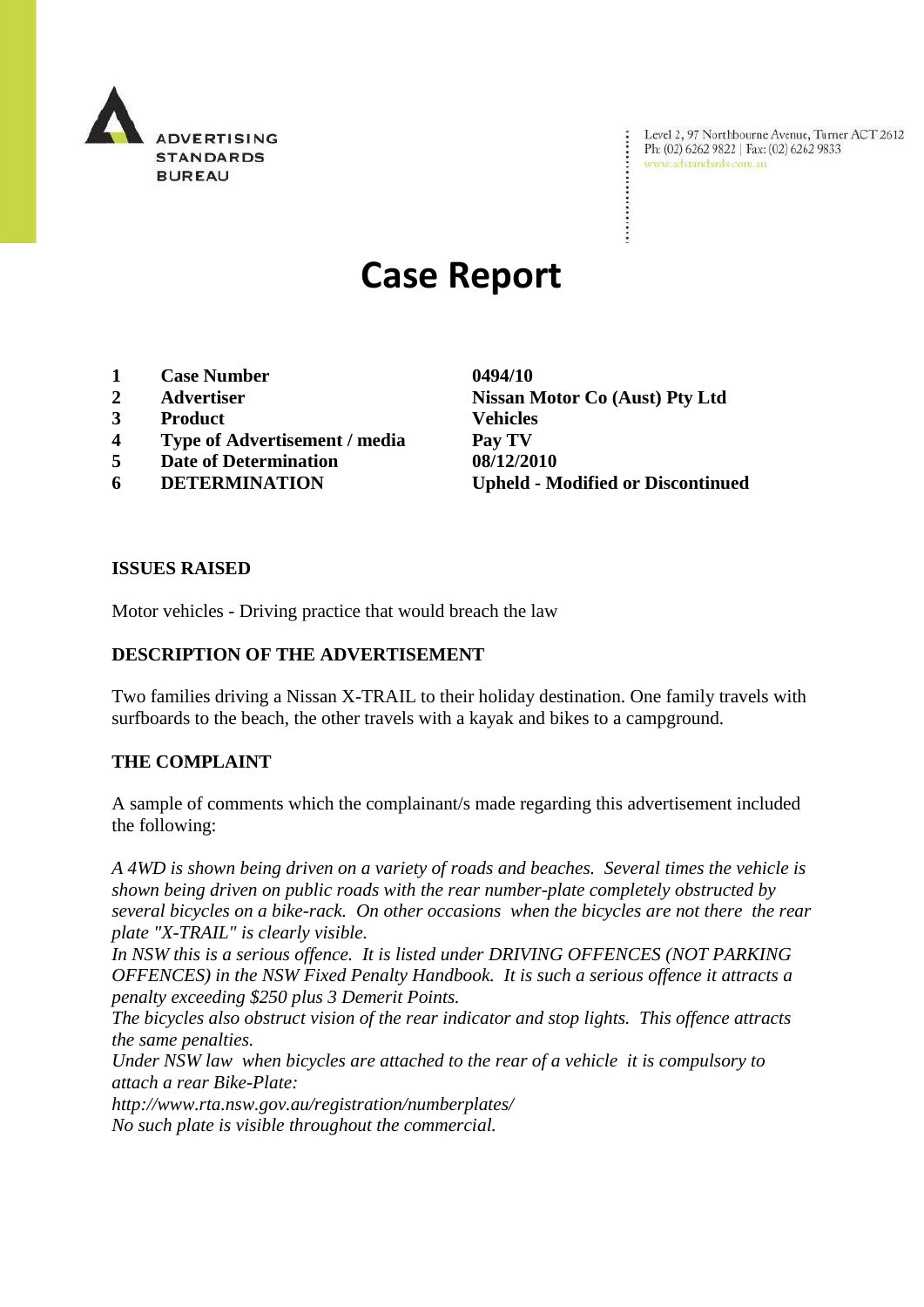*The importance of this offence should not be underestimated. Former Assistant Commissioner of Police (Vic) Ray Shuey has written a Policy Document on Obstructed Number Plates:*

*http://www.walk.com.au/pedestriancouncil/Page.asp?PageID=1174 This commercial therefore breaches 2 sections of your Code:*

*2 (a) Unsafe driving including reckless and menacing driving that would breach any Commonwealth law or the law of any State or Territory in the relevant jurisdiction in which the advertisement is published or broadcast dealing with road safety or traffic regulation if such driving were to occur on a road or road-related area regardless of where the driving is depicted in the advertisement.*

*2 (c) Driving practices or other actions which would if they were to take place on a road or road-related area breach any Commonwealth law or the law of any State or Territory in the relevant jurisdiction in which the advertisement is published or broadcast directly dealing with road safety or traffic regulation.*

*[Examples: Illegal use of hand-held mobile phones or not wearing seatbelts in a moving motor vehicle. Motorcyclists or their passengers not wearing an approved safety helmet while the motorcycle is in motion.]*

*If you intend to claim that this is not a ""driving practice"" or an ""unsafe driving practice"" then you will need to prove that driving a vehicle at night without lights is also not a driving practice or unsafe driving practice or failing to fasten a seat-belt or wear a crash helmet (particular passengers and pillion passengers) is not a driving practice or unsafe driving practice. They all come under the same Code.*

*We therefore ask that this commercial be immediately banned from broadcast.*

## **THE ADVERTISER'S RESPONSE**

Comments which the advertiser made in response to the complainant/s regarding this advertisement include the following:

#### *1. The complaint*

*The subject of the complaint is Nissan's X-TRAIL 30 second TVC which features footage of the vehicle being driven with bicycles attached to the rear. This footage appears in both onroad and off-road vehicle usage. The complainant is concerned that the vehicle number plate is obscured when the bicycles are attached. The complainant is also concerned that the bicycles obstruct vision of the rear indicator and stop lights.*

*2. Nissan's response to the complaint*

*Purpose of the Advertisement*

*The TVC for the new Nissan X-TRAIL is a new commercial to promote the new model X-TRAIL. The commercial aims to show young families how they could live a similar adventurous lifestyle in a Nissan X-TRAIL.* 

*All footage of the vehicle was filmed within a controlled environment – either on a closed public road with police escort, or on private property.*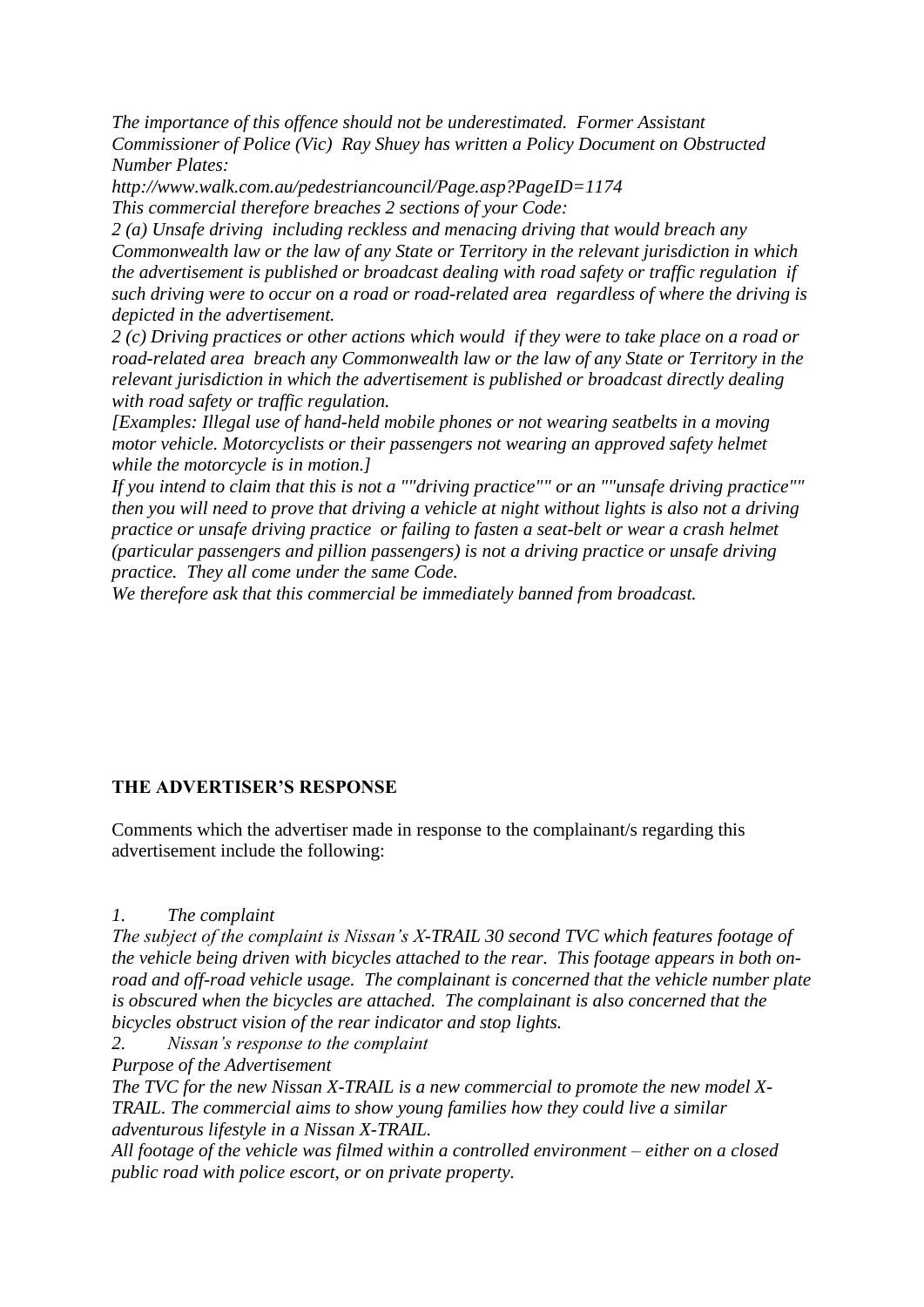*Compliance with the AANA Code*

*The nature of the complaint means that the relevant section of the AANA Code is section 2.6, which states that "advertising or marketing communications shall not depict material contrary to Prevailing Community Standards on health and safety." However, as this is an advertisement for a motor vehicle, section 2.7 of the AANA Code provides that section 2.6 does not apply, and that alternately, the advertisement must comply with the FCAI Code. Therefore, to determine whether the advertisement complies with the AANA Code, it must be assessed against the relevant provisions of the FCAI Code. The relevant provisions of the FCAI Code were raised by the complainant. They are section 2(a) and section 2(c). These are discussed below.*

*Compliance with the FCAI Code*

*The complainant asserts that the advertisement breaches section 2(a) and section 2(c) of the FCAI Code. Relevantly, section 2 of the FCAI Code provides:*

*"Advertisers should ensure that advertisements for motor vehicles do not portray any of the following:*

*(a) Unsafe driving, including reckless and menacing driving that would breach any Commonwealth law or the law of any State or Territory in the relevant jurisdiction in which the advertisement is published or broadcast dealing with road safety or traffic regulation, if such driving were to occur on a road or road-related area, regardless of where the driving is depicted in the advertisement".*

*[Examples: Vehicles travelling at excessive speed; sudden, extreme and unnecessary changes in direction and speed of a motor vehicle; deliberately and unnecessarily setting motor vehicles on a collision course; or the apparent and deliberate loss of control of a moving motor vehicle];*

*…*

*(c) Driving practices or other actions which would, if they were to take place on a road or road-related area, breach any Commonwealth law or the law of any State or Territory in the relevant jurisdiction in which the advertisement is published or broadcast directly dealing with road safety or traffic regulation.*

*[Examples: Illegal use of hand-held mobile phones or not wearing seatbelts in a moving motor vehicle. Motorcyclists or their passengers not wearing an approved safety helmet, while the motorcycle is in motion.]*

*Alleged breach of section 2(a)*

*The X-TRAIL vehicle depicted in the advertisement features ornamental number plates, marked "X-TRAIL" in white lettering on a black background. The X-TRAIL is depicted with a number of optional extra features and associated accessories, including bicycles. As outlined above, the purpose of the advertisement is to highlight the potential advantages to families using an X-TRAIL vehicle as part of their adventurous lives.*

*Nissan acknowledges that the rear number plate is obscured by the bicycles. However, as explained above, the number plates are used for ornamental purposes only, and the advertisement has been filmed under controlled conditions, with police escort used on public roads at all times. There is no other traffic featured on the roads in any section of the advertisement, and it is common practice in the industry to use ornamental number plates in the development of television commercials. Nissan takes its safety obligations very seriously and makes no attempt to undermine the legitimate objectives of the governments of any Australian State or Territory in relation to road safety.*

*FCAI provides examples of situations where section 2(a) of the FCAI Code may apply. These are set out above. Nissan submits that obstruction of number plates is in no way analogous to those scenarios. The overall construction of the advertisement sets out to show off the capability of the X-TRAIL vehicle in a lighthearted manner, and a key purpose of the*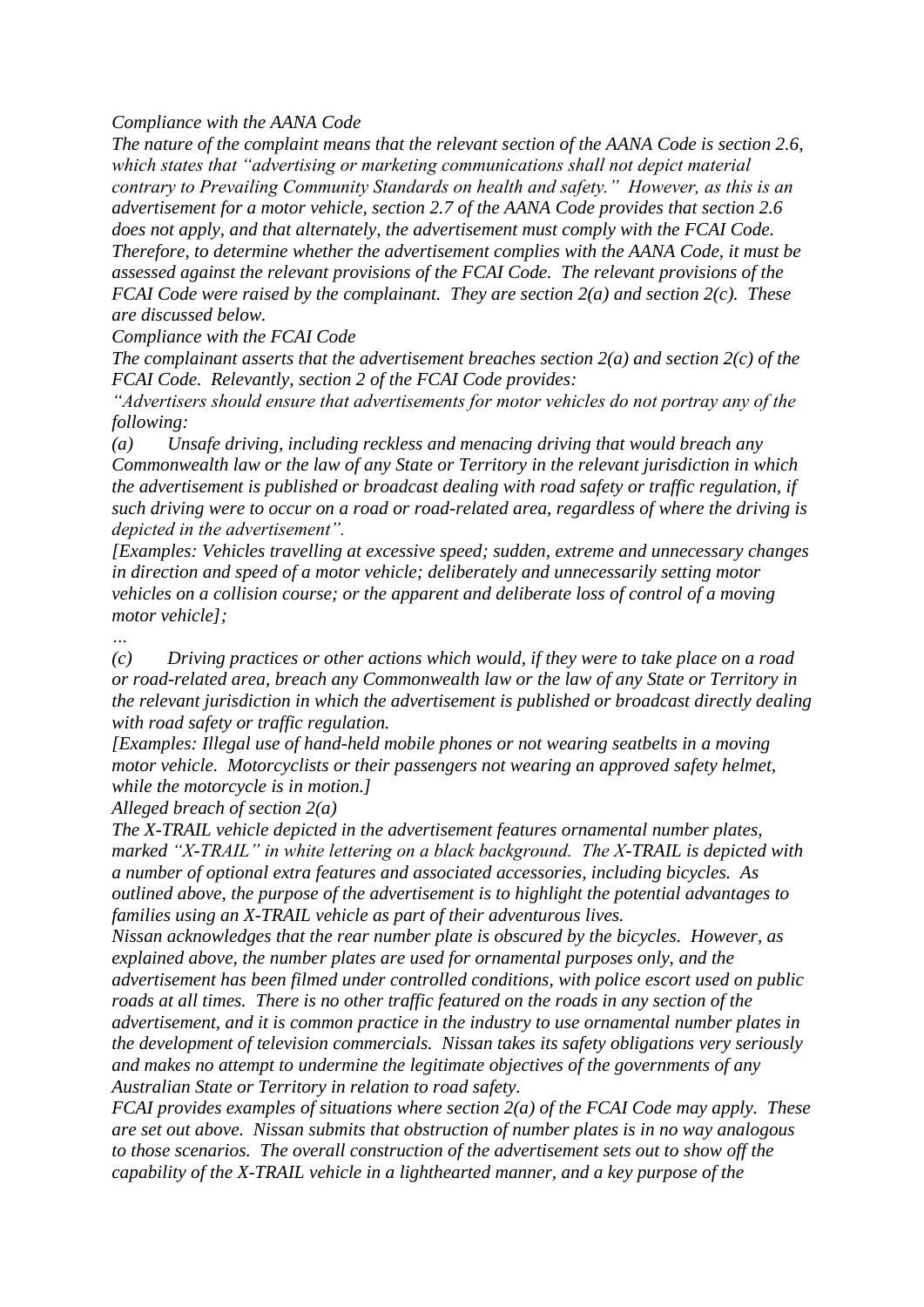*advertisement is to alert consumers to the vehicle's potential to transport items such as bicycles, kayaks and other adventure equipment. The advertisement does not in any way condone any form of unsafe, reckless or menacing driving. Nissan submits that the safety of the X-TRAIL passengers, and/or any other potential road users, is not compromised in any way in the depiction of the bicycles in the advertisement.*

*Alleged breach of section 2(c)*

*Section 2(c) is concerned to avoid situations where dangerous driving practices are demonstrated by a driver or vehicle passenger. Like section 2(a) discussed above, section 2(c) of the FCAI Code anticipates a number of situations that may be construed as dangerous driving, including use of hand held mobile phones while driving and failure to wear seatbelts/motorcycle helmets.* 

*The intention of section 2(c) is plainly to avoid advertisers depicting unsafe behaviours in motor vehicles. Nissan has ensured that in each segment of the advertisement, the driver and passengers (and even the featured accessories) are properly restrained, that the driver is not distracted from the road, and that the driver is otherwise behaving in a safe manner. Nissan submits that the obstruction of the ornamental number plates is not a contravention of section 2(c).*

*As set out above, the focus of the advertisement is highlighting the potential of the X-TRAIL to enhance the lives of active, adventurous families. This is achieved through a lighthearted portrayal of the vehicle rapidly changing both the accessories it can carry, and the families who may benefit from using the Nissan X-TRAIL. At no point in the advertisement is the behaviour of the driver or any passenger shown to compromise any provision of the road laws and/or regulations in any Australian State or Territory.*

*3. Compliance with the FCAI Code*

*As outlined above, Nissan takes great care when developing television commercials to ensure that they do not encourage any form of unsafe, illegal or reckless driving. Nissan also takes great care to ensure that the commercials do not present any vehicle being driven in a manner that undermines the intent of the FCAI Code. In Nissan's opinion, the X-TRAIL advertisement fulfils these goals and obligations.*

*Nissan firmly believes that the advertisement in no way depicts, encourages or condones dangerous, aggressive or reckless driving and therefore fits within the requirements and the spirit of the FCAI Code.*

*4. Compliance with section 2 of the AANA Code*

*The relevant provision of section 2 of the AANA Code of Ethics is s 2.6 to which s 2.7 applies and requires that "advertisements for motor vehicles shall comply with [the FCAI Code]". As outlined above, Nissan asserts that the advertisement complies with the FCAI Code. As a result, Nissan believes that the complaint is not justified on the grounds referred to in this letter.*

*We look forward to receiving the results of the Board's determination.*

## **THE DETERMINATION**

The Advertising Standards Board (Board) was required to determine whether the material before it was in breach of the Federal Chamber of Automotive Industries Advertising for Motor Vehicles Voluntary Code of Practice (the FCAI Code).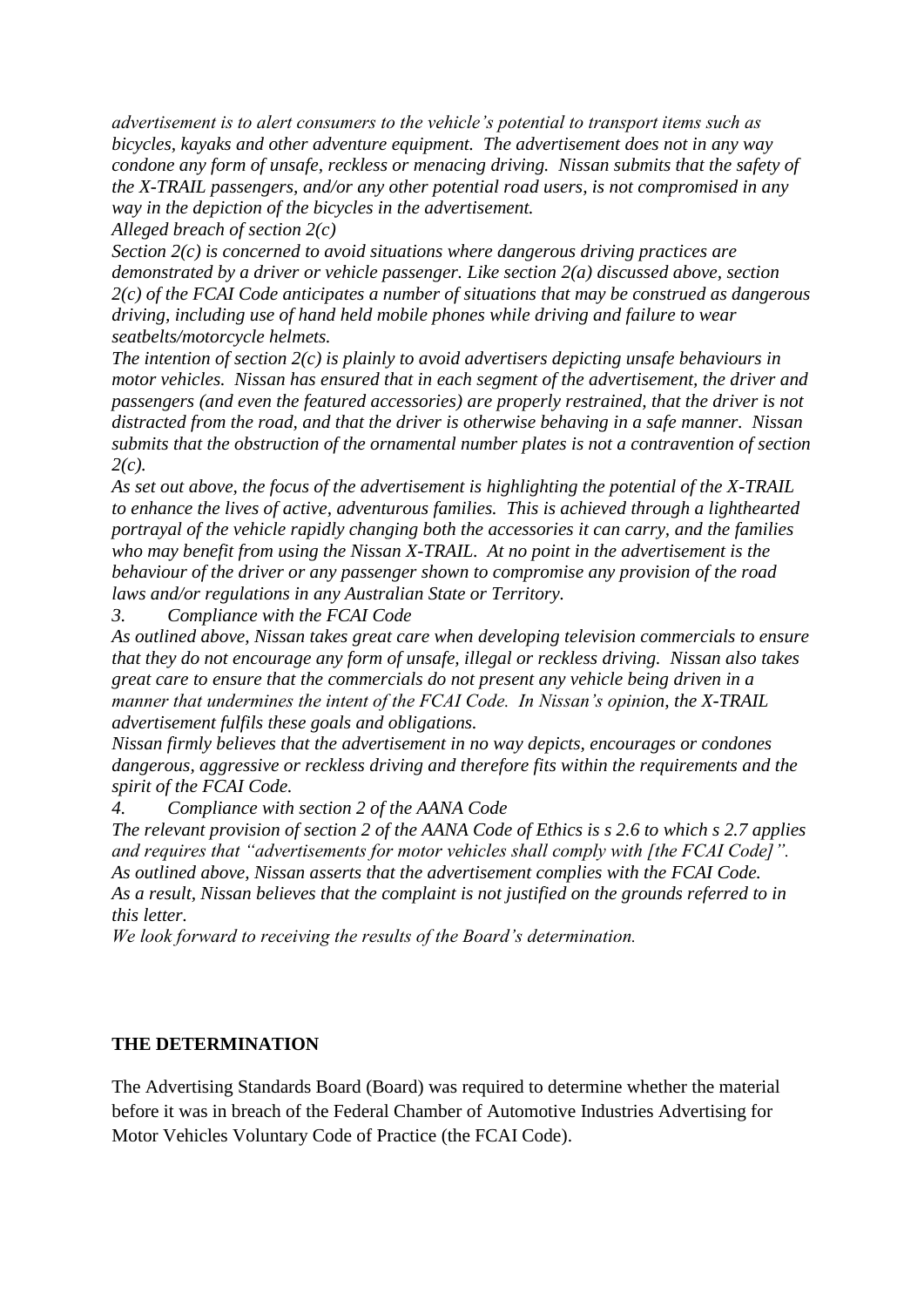To come within the FCAI Code, the material being considered must be an advertisement. The FCAI Code defines an advertisement as follows: "matter which is published or broadcast in all of Australia, or in a substantial section of Australia, for payment or other valuable consideration and which draws the attention of the public, or a segment of it, to a product, service, person, organisation or line of conduct in a manner calculated to promote or oppose directly or indirectly that product, service, person, organisation or line of conduct".

The Board decided that the material in question was published or broadcast in all of Australia or in a substantial section of Australia for payment or valuable consideration given that it was being broadcast on television in Australia.

The Board determined that the material draws the attention of the public or a segment of it to a product being a Nissan X-Trail in a manner calculated to promote that product. Having concluded that the material was an advertisement as defined by the FCAI Code, the Board then needed to determine whether that advertisement was for a motor vehicle. Motor vehicle is defined in the FCAI Code as meaning: "passenger vehicle; motorcycle; light commercial vehicle and off-road vehicle".

The Board determined that the Nissan X-Trail was a Motor vehicle as defined in the FCAI Code.

The Board determined that the material before it was an advertisement for a motor vehicle and therefore that the FCAI Code applied.

The Board noted the complainant's concern that the advertisement depicts a vehicle being driven with a bike rack so that the number plate is obscured, that there is no bike plate on the vehicle, and that the bike rack obscures vision of the rear indicator and stop lights.

The Board noted relevant provisions of the Road Rules which provide: "Number plate basics: All vehicles registered in NSW must have official number plates mounted and clearly displayed at the front and rear. Bike rack plates: If the rear number plate of your vehicle is obscured by a bike or bike rack, you must either: (i) mount the number plate elsewhere, or (ii) purchase a special bike rack plate.'

The Board then analysed specific sections of the FCAI Code and their application to the advertisement.

The Board identified that clause 2(a) was relevant in the circumstances. The Board had to consider whether this clause of the Code had been breached.

The Board considered clause 2(a) of the FCAI Code. Clause 2(a) requires that: Advertisements for motor vehicles do not portray ...unsafe driving, including reckless or menacing driving that would breach any Commonwealth law or the law of any State or Territory in the relevant jurisdiction in which the advertisement is published or broadcast dealing with road safety or traffic regulation, if such driving were to occur on a road or roadrelated area, regardless of where the driving is depicted in the advertisement.'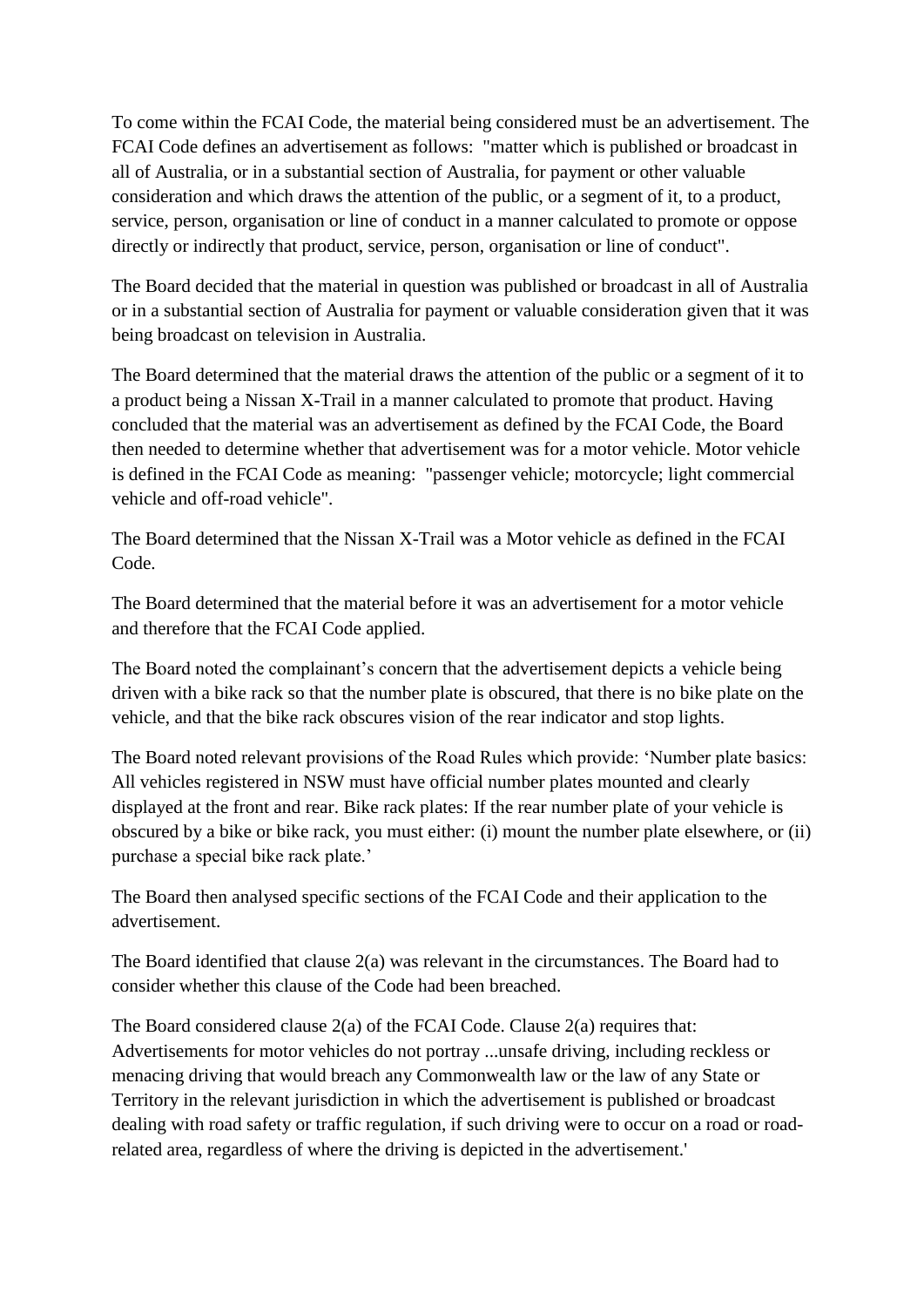The Board noted the depictions of driving in the advertisement and determined that the advertisement does not depict any unsafe driving or any reckless or menacing driving. The Board determined that the advertisement does not depict unsafe driving nor reckless or menacing driving that would breach any law and does not breach clause 2(a) of the FCAI Code.

The Board then considered whether the advertisement breached section 2(c) of the FCAI Code. Section 2(c) of the FCAI Code provides that advertisers should not portray "driving practices or other actions which would, if they were to take place on a road or road-related area, breach any Commonwealth law or the law of any State or Territory in the relevant Jurisdiction in which the advertisement is published or broadcast dealing directly with road safety or traffic regulation".

Examples are given in the FCAI Code of illegal use of hand-held mobile phones or not wearing seatbelts in moving motor vehicles.

The Board considered that the examples that accompany clause 2(c) give a clear indication of the types of breaches that are considered to be an infringement of clause 2(c). The Board considered the Explanatory Notes to the FCAI Code which state:

"Vehicle occupant protection and road safety are primary concerns for the automotive industry in the design and operation of all motor vehicles supplied to the Australian market. FCAI endorses the National Road Safety Strategy and acknowledges the importance of increased road safety awareness in the Australian community…"

The Board noted the decision of the Independent Reviewer in case 0182/10 Hyundai regarding the interpretation of clause 2(c) of the FCAI Code. The Board considered that use of a bike rack and obscuring of number plates is a driving practice or other action that comes within clause 2(c) of the FCAI Code.

The Board carefully viewed the advertisement and noted that the use of the bike rack does obscure the number plate of the vehicle in a number of scenes in the advertisement. The Board also considered that the use of the bike rack does not obscure the turning or stop lights of the vehicle as they are set high on the rear of the vehicle.

The Board noted the advertiser"s response that the vehicle is depicted with ornamental plates only and that the advertisement was shot on a closed public road with police escort or on private property. The Board accepted that ornamental plates can be used in advertisements but considered that there is also a clear requirement to display a bike plate on a vehicle where the original plate (ornamental or not) is obscured. The Board considered that a similar bike plate could easily have been used in the advertisement.

The Board considered the issue around the advertisement being filmed under police supervision or on private property. The Board noted that clause 2(c) of the FCAI Code clearly requires the Board to consider the depicted action "if it were to take place on a road or roadrelated area". This has the effect that even if the driving practice or other action is depicted on private property, the Board must consider whether such action would breach any relevant law